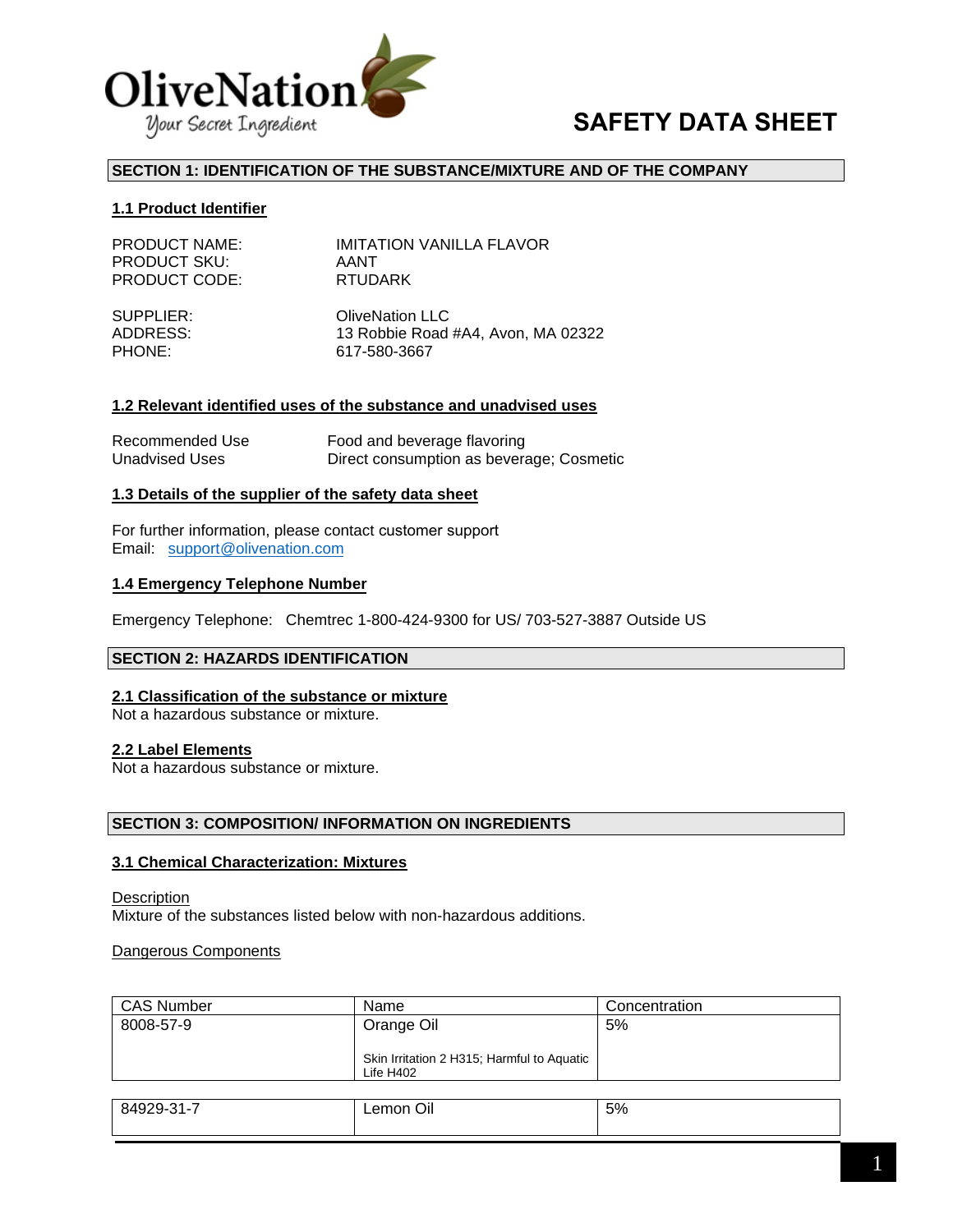| Skin<br>Irritation 2 H315; Harmful |  |
|------------------------------------|--|
| to Aquatic Life H402               |  |

#### **SECTION 4: FIRST AID MEASURES**

## **4.1 Description of first aid measures**

After Eye contact

Rinse open eye thoroughly with plenty of water for at least 15 minutes and consult a physician.

**After Skin Contact** 

Wash off immediately with soap and plenty of water while removing all contaminated clothes and shoes.

After Ingestion

Clean mouth with water and afterwards drink plenty of water.

After Inhalation

Move to fresh air. In case of unconsciousness, place patient stably in side position for transportation.

#### **4.2 Most important symptoms and effects, both acute and delayed**

May cause minor skin and eye irritation.

#### **4.3 Indication of any immediate medical attention and special treatment needed**

Seek immediate medical attention if any of the above symptoms are present.

Note to physicians Treat symptomatically

## **SECTION 5: FIRE-FIGHTING MEASURES**

#### **5.1 Extinguishing media**

Suitable Extinguishing Media Use water spray, alcohol-resistant foam, dry chemical or carbon dioxide.

#### **5.2 Special hazards arising from the substance or mixture**

Carbon oxides

#### **5.3 Advice for firefighters**

Wear self-contained breathing apparatus for firefighting if necessary.

## **SECTION 6: ACCIDENTAL RELEASE MEASURES**

## **6.1 Personal precautions, protective equipment and emergency procedures**

Wear protective equipment. Keep unprotected persons away.

## **6.2 Environmental precautions**

Dilute with plenty of water. Do not allow to enter sewers, surface or ground water.

#### **6.3 Methods and material for containment and cleaning up**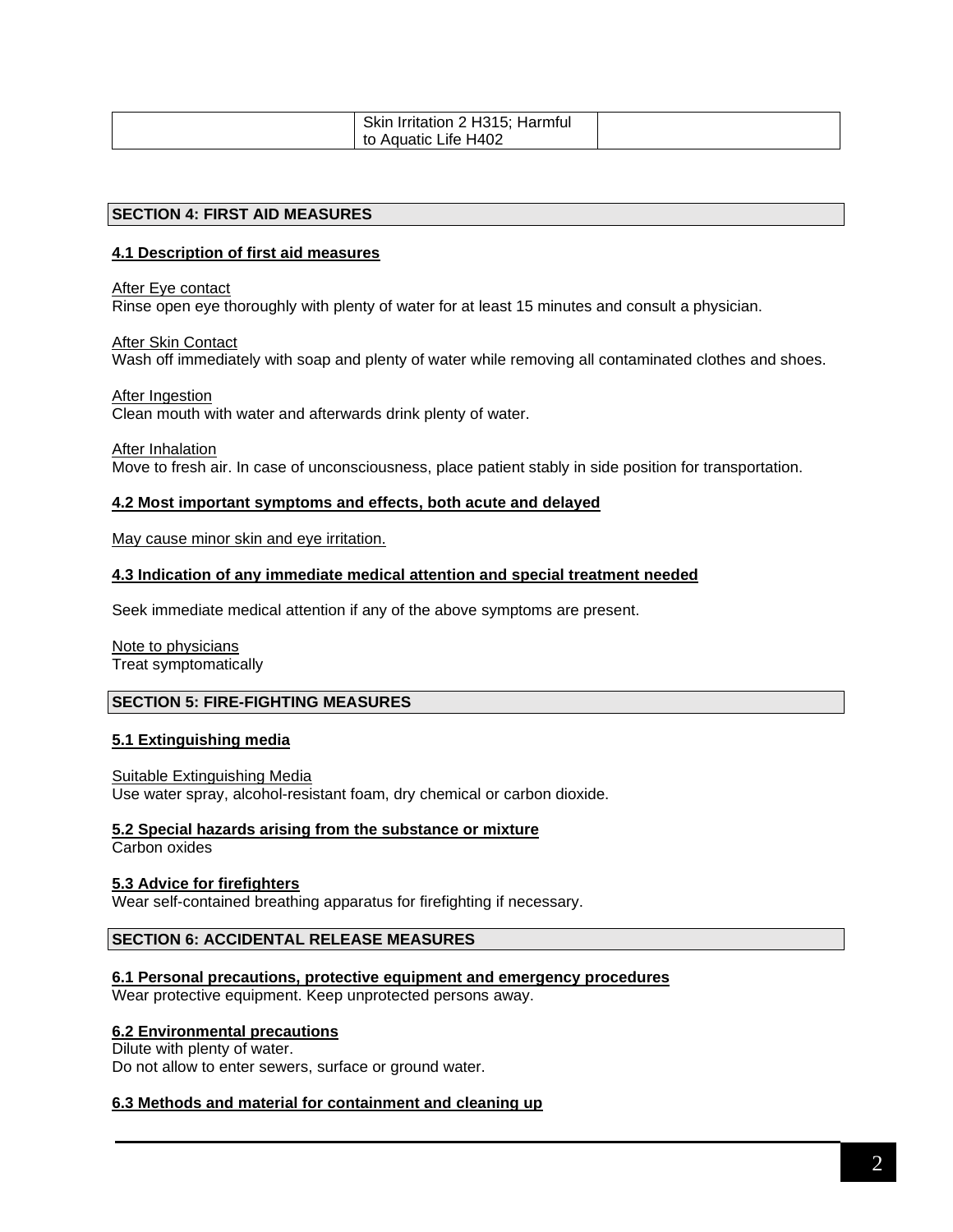Soak up with inert absorbent material (e.g. sand, silica gel, acid binder, universal binder, sawdust)

## **6.4 Reference to other sections**

See Section 7 for information on safe handling. See section 8 for information on personal protection equipment. See section 13 for disposal information.

# **SECTION 7: HANDLING AND STORAGE**

## **7.1 Precautions for safe handling**

Precautions for Safe Handling Ensure good ventilation/exhaustion at the workplace. Prevent formation of aerosols.

Information About Protection Against Explosions and Fire Keep ignition sources away. Do not smoke. Protect from heat. Protect against electrostatic charges.

## **7.2 Conditions for safe storage, including any incompatibilities**

Requirements to be Met by Storerooms and Receptacles Store in tightly sealed containers in a cool, dry place that is well ventilated. Away from heat, spark, and open flame.

Information About Storage in One Common Storage Facility Not required.

Further Information About Storage Conditions Keep receptacle tightly sealed. Protect from heat and direct sunlight.

Specific End Uses As a flavoring agent. Not to be used as a cosmetic.

#### **SECTION 8: EXPOSURE CONTROLS/PERSONAL PROTECTION**

#### **8.1 Control parameters**

Components with Limit Values that Require Monitoring at the Workplace:

| <b>Glycerol 56-81-5</b> |                  |                              |            |
|-------------------------|------------------|------------------------------|------------|
| <b>TWA</b>              | Long-term value: | 10.0000000 mg/m <sup>3</sup> | $1000$ ppm |
| PEL                     | Long-term value: | 10 mg/m $\degree$            | $1000$ ppm |

#### **8.2 Exposure controls**

Engineering Controls Ensure adequate ventilation, especially in confined areas.

#### Personal Protective Equipment

#### **Eye Protection**

Tightly fitting safety goggles.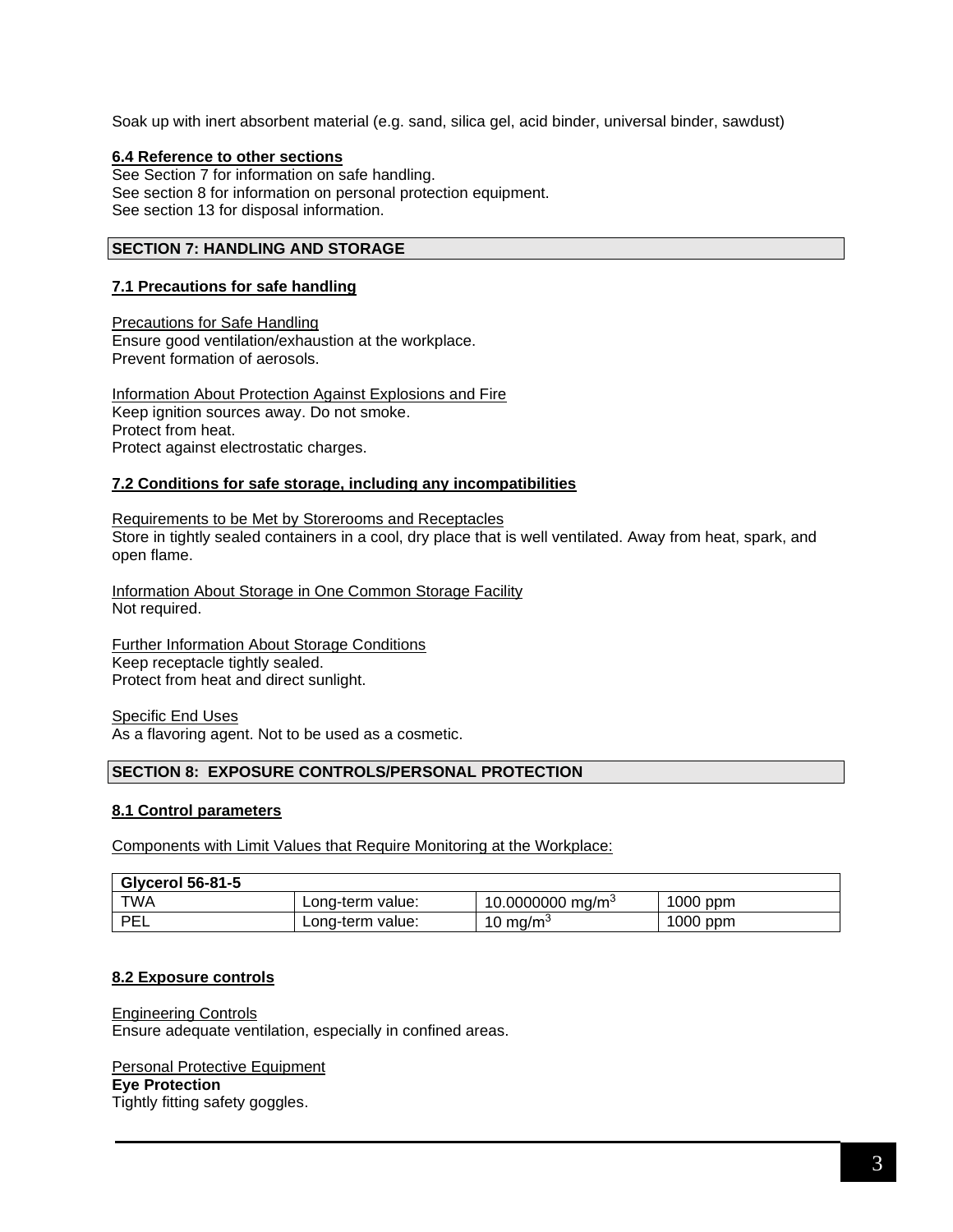#### **Hand Protection** Protective gloves with material impermeable and resistant to the product. **Skin and Body Protection** Long sleeved shirt, long pants, and closed toed shoes. **Respiratory Protection** When workers are facing concentrations above the exposure limit, they must use appropriate certified respirators. **General Hygiene Considerations** Keep away from foodstuffs, beverages, and feed. Immediately remove all soiled and contaminated clothing. Wash hands before breaks and at the end of work. Avoid contact with eyes and skin.

Handle in accordance with good industrial hygiene and safety practice.

## **Environmental Exposure Controls** No information available

## **SECTION 9: PHYSICAL AND CHEMICAL PROPERTIES**

#### **9.1 Information on basic physical and chemical properties**

| Odor<br>Orange<br><b>Property</b><br>рH<br>Melting/freezing point<br>Boiling point/boiling range<br>$160\degree C$<br>Flashpoint ((closed cup)<br>Evaporation rate<br>Flammability(solid/gas)<br>Flammability limits in air<br>Upper flammability limit<br>Lower flammability limit<br>Vapor pressure mm Hg 20°C<br>Vapor density<br>Relative density<br>Specific gravity @ 25°C<br>Specific gravity @20°C<br>Refractive index<br>Water solubility<br>Partition coefficient: n-octanol/water<br>Autoignition temperature<br>Decomposition temperature<br>Viscosity, dynamic<br>Explosive properties<br>Oxidizing properties<br>9.2 Other information | Physical state | Liquid |                          |
|------------------------------------------------------------------------------------------------------------------------------------------------------------------------------------------------------------------------------------------------------------------------------------------------------------------------------------------------------------------------------------------------------------------------------------------------------------------------------------------------------------------------------------------------------------------------------------------------------------------------------------------------------|----------------|--------|--------------------------|
|                                                                                                                                                                                                                                                                                                                                                                                                                                                                                                                                                                                                                                                      |                |        |                          |
|                                                                                                                                                                                                                                                                                                                                                                                                                                                                                                                                                                                                                                                      |                |        |                          |
|                                                                                                                                                                                                                                                                                                                                                                                                                                                                                                                                                                                                                                                      |                |        |                          |
|                                                                                                                                                                                                                                                                                                                                                                                                                                                                                                                                                                                                                                                      |                |        | No Information available |
|                                                                                                                                                                                                                                                                                                                                                                                                                                                                                                                                                                                                                                                      |                |        | No Information available |
|                                                                                                                                                                                                                                                                                                                                                                                                                                                                                                                                                                                                                                                      |                |        | No information available |
|                                                                                                                                                                                                                                                                                                                                                                                                                                                                                                                                                                                                                                                      |                |        |                          |
|                                                                                                                                                                                                                                                                                                                                                                                                                                                                                                                                                                                                                                                      |                |        | No information available |
|                                                                                                                                                                                                                                                                                                                                                                                                                                                                                                                                                                                                                                                      |                |        | No information available |
|                                                                                                                                                                                                                                                                                                                                                                                                                                                                                                                                                                                                                                                      |                |        |                          |
|                                                                                                                                                                                                                                                                                                                                                                                                                                                                                                                                                                                                                                                      |                |        | No information available |
|                                                                                                                                                                                                                                                                                                                                                                                                                                                                                                                                                                                                                                                      |                |        | No information available |
|                                                                                                                                                                                                                                                                                                                                                                                                                                                                                                                                                                                                                                                      |                |        | No information available |
|                                                                                                                                                                                                                                                                                                                                                                                                                                                                                                                                                                                                                                                      |                |        | No information available |
|                                                                                                                                                                                                                                                                                                                                                                                                                                                                                                                                                                                                                                                      |                |        | No information available |
|                                                                                                                                                                                                                                                                                                                                                                                                                                                                                                                                                                                                                                                      |                |        | No information available |
|                                                                                                                                                                                                                                                                                                                                                                                                                                                                                                                                                                                                                                                      |                |        | No information available |
|                                                                                                                                                                                                                                                                                                                                                                                                                                                                                                                                                                                                                                                      |                |        | No information available |
|                                                                                                                                                                                                                                                                                                                                                                                                                                                                                                                                                                                                                                                      |                |        | No information available |
|                                                                                                                                                                                                                                                                                                                                                                                                                                                                                                                                                                                                                                                      |                |        | No information available |
|                                                                                                                                                                                                                                                                                                                                                                                                                                                                                                                                                                                                                                                      |                |        | No information available |
|                                                                                                                                                                                                                                                                                                                                                                                                                                                                                                                                                                                                                                                      |                |        | No information available |
|                                                                                                                                                                                                                                                                                                                                                                                                                                                                                                                                                                                                                                                      |                |        | No information available |
|                                                                                                                                                                                                                                                                                                                                                                                                                                                                                                                                                                                                                                                      |                |        | No information available |
|                                                                                                                                                                                                                                                                                                                                                                                                                                                                                                                                                                                                                                                      |                |        | No information available |
|                                                                                                                                                                                                                                                                                                                                                                                                                                                                                                                                                                                                                                                      |                |        |                          |

VOC Content (%) 0%

Molecular weight No information available No information available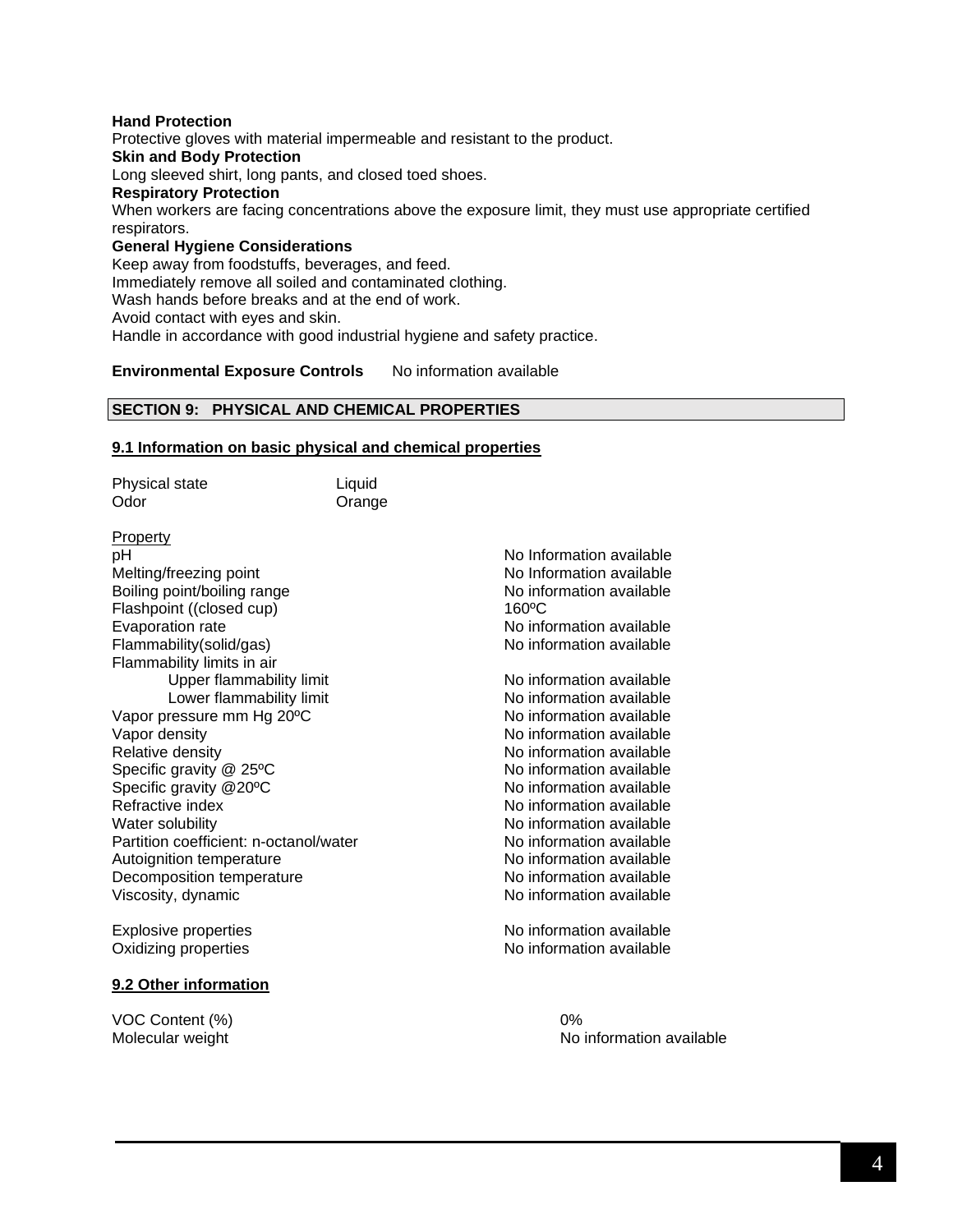# **SECTION 10: STABILITY AND REACTIVITY**

## **10.1 Reactivity**

The product is non-reactive.

#### **10.2 Chemical Stability**

The product is stable under normal pressures and temperatures.

## **10.3 Possibility of Hazardous Reactions**

No known hazardous reactions.

## **10.4 Conditions to Avoid**

Heat, flames, and sparks

#### **10.5 Incompatible Material**

No materials to be especially mentioned

#### **10.5 Hazardous Decomposition Products**

None under normal use conditions

#### **SECTION 11: TOXICOLOGY INFORMATION**

## **11.1 Information of toxicological effects**

The following values are calculated based on chapter 3.1 of the GHS document (Rev. 1, 2005)

| Acute toxicity<br>Inhalation<br>Eye contact<br>Skin contact<br>Ingestion                                                | There is no data available for this product<br>There is no data available for this product<br>Irritating effect<br>Irritant to skin and mucous membranes<br>Symptoms include: Abdominal pain.<br>Confusion, slurred speech.<br>Internal (stomach and intestinal) bleeding. |
|-------------------------------------------------------------------------------------------------------------------------|----------------------------------------------------------------------------------------------------------------------------------------------------------------------------------------------------------------------------------------------------------------------------|
| Acute toxicity                                                                                                          | Slowed breathing.<br>Stupor (decreased level of alertness), even coma.<br>Unsteady walking.<br>Vomiting, sometimes bloody.<br>Chronic alcohol overuse can lead to multiple organ failure.<br>100% of the mixture consists of ingredient(s) of unknown toxicity             |
| 11.2 Inhalation                                                                                                         |                                                                                                                                                                                                                                                                            |
| Skin corrosion/irritation<br>Eye damage/irritation<br>Sensitization<br><b>Germ Cell Mutagenicity</b><br>Carcinogenicity | No information available<br>No information available<br>No information available<br>No information available<br>No information available                                                                                                                                   |
| Specific target organ systemic<br>toxicity (single exposure)                                                            | No information available                                                                                                                                                                                                                                                   |
| Specific target organ systemic<br>toxicity (repeated exposure)                                                          | No information available                                                                                                                                                                                                                                                   |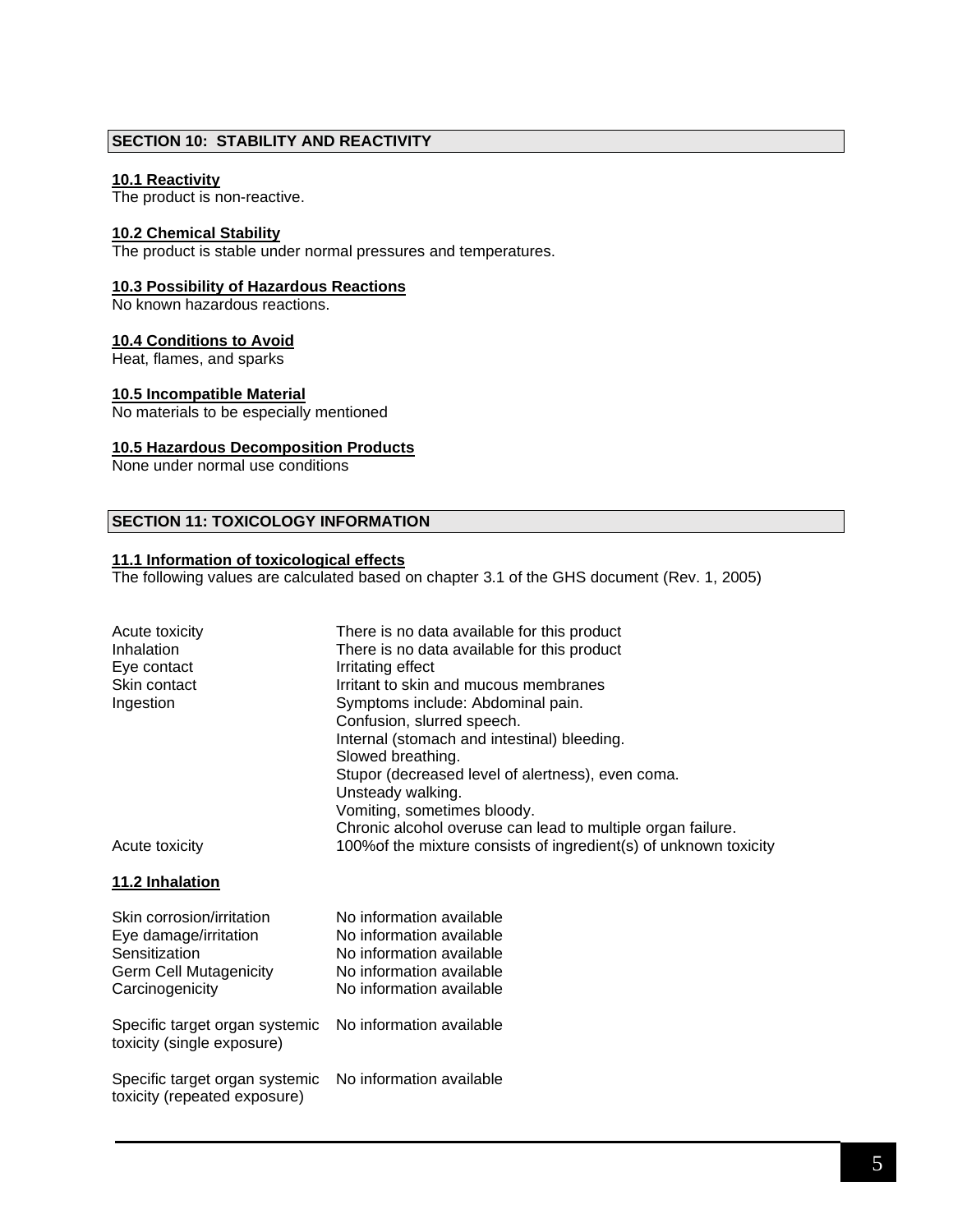Target Organ Effects Blood, Central nervous system, Eyes, Liver, Reproductive system, Respiratory system, Skin

Aspiration hazard No information available

## **11.3 Carcinogen Reports**

IARC (International Agency for Research on Cancer): 64-17-5 Ethyl Alcohol NTP (National Toxicology Program): No ingredients listed. OSHA-Ca (Occupational Safety and health Administration): No ingredients listed.

## **SECTION 12: ECOLOGICAL INFORMATION**

#### **12.1 Ecotoxicity:**

Contains no substances known to be hazardous to the environment or not degradable in waste water treatment plants

#### **12.2 Persistence and Degradability**

No information available

#### **12.3 Bioaccumulative Potential**

No information available

#### **12.4 Mobility in Soil**

No information available

#### **12.5 Results of PBT and vPvB**

No information available

#### **12.6 Other Adverse Effects**

No information available

## **SECTION 13: DISPOSAL CONSIDERATIONS**

#### **13.1 Waste Treatment Methods:**

**Waste from residues/ unused products**: Waste must be disposed of in accordance with federal, state and local environmental control regulations.

**Contaminated Packaging:** Empty containers should be taken to an approved waste handling site for recycling or disposal

**Recommended Cleansing Agent:** Water, if necessary, with cleansing agents.

# **SECTION 14: TRANSPORT INFORMATION**

| DOT                  |            |
|----------------------|------------|
| Proper shipping Name | EXTRACT, F |
| Class                | 3          |
| UN/ID No             | 1197       |
| Packing Group        | ш          |

EXTRACT, FLAVORING, LIQUID

ICAO/IATA UN/ID No 1197

Proper Shipping Name EXTRACT, FLAVORING, LIQUID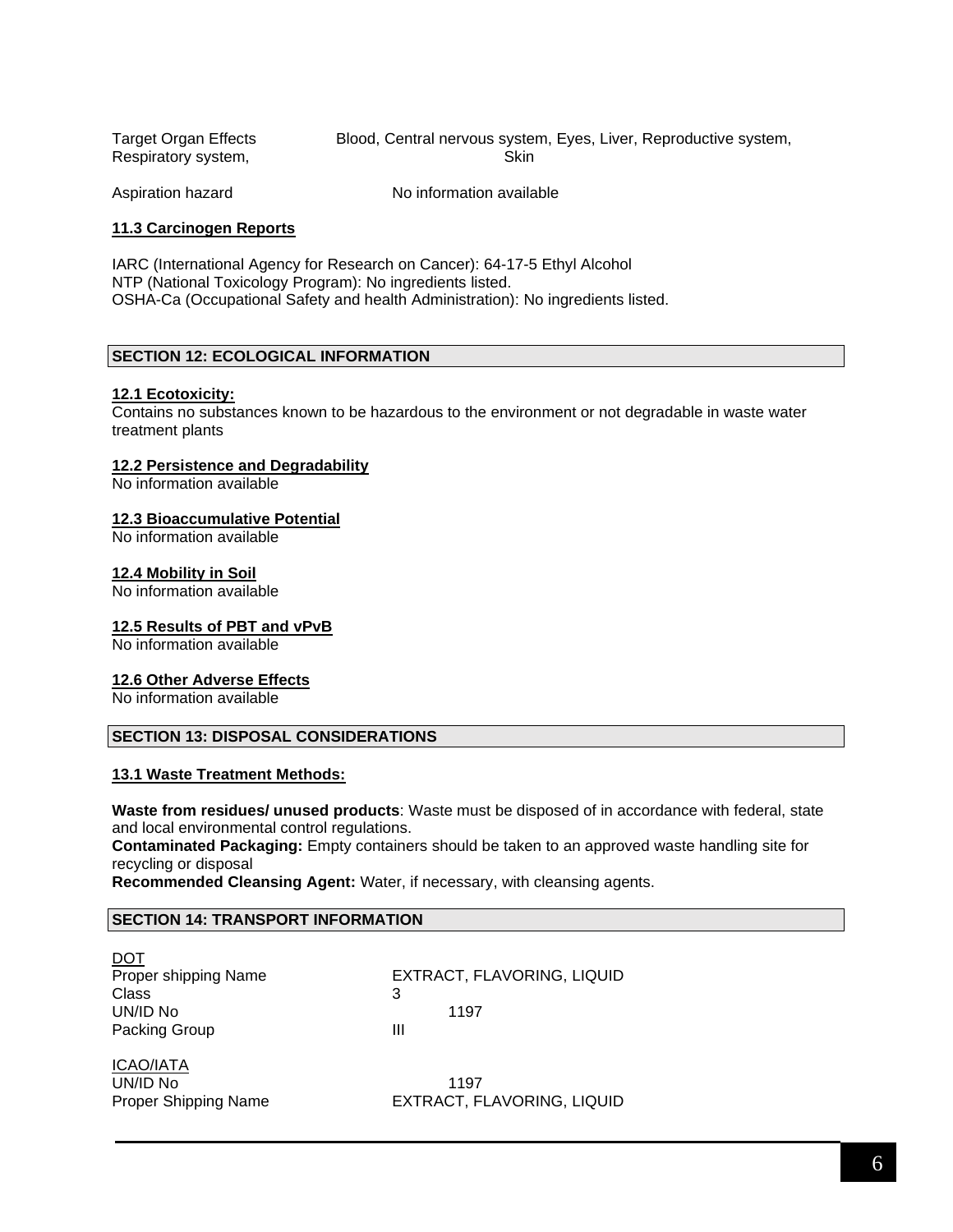| <b>Class</b>    |     |
|-----------------|-----|
| Packing Group   | Ш   |
| <b>ERG Code</b> | 127 |

#### **SECTION 15: OTHER REGULATORY INFORMATION**

#### **Federal and State Regulations:**

Special Remarks on the Products with ingredients which are included in **California Pro**p 65: The Requirement for Warning Labels only applies to products that are considered a beverage. All nonbeverage products, which include Extracts for Flavoring Purposes DO NOT NEED WARNING LABELS. California Prop 65: This product contains the following ingredients for which the State of California has found to cause cancer, birth defects or other reproductive harm, which would require a warning statute: Ethyl Alcohol 190 Proof California prop 65: This product contains the following ingredients for which the State of California has found to cause birth defects which would require a warning under the statute: Ethyl Alcohol 190 Proof California prop. 65: This product contains the following ingredients for which the State of California has found to cause cancer which would require a warning under the statute. Ethyl alcohol 190 proof Rhode Island RTK hazardous substances: Ethyl Alcohol 190 Proof Pennsylvania RTK: Ethyl Alcohol 190 Proof Florida: Ethyl Alcohol 190 Proof Massachusetts RTK Ethyl Alcohol 190 Proof New jersey: Ethyl Alcohol 190 Proof TSCA 8(b) inventory: Ethyl Alcohol 200 proof.

Other regulations: OSHA: Non-Hazardous by definition of Hazard Communication Standard (29 CFR 1910.1200).

WHMIS (Canada): Non-hazardous

DSCL (EEC): Non-hazardous

HMIS (USA):

Health Hazard: 1 Fire Hazard: 0 Reactivity: 0 Personal Protection: H

National Fire Protections Association (USA): Health: 0 Flammability: 0 Reactivity: 0 Specific Hazard: None

Protective Equipment:

Gloves. Lab coat. Vapor respirator. Be sure to use an approved/certified respirator or equivalent. Wear appropriate respirator when ventilation is inadequate. Splash goggles.

#### **SECTION 16: OTHER INFORMATION**

References: Not available

*Warning/Disclaimer: The ingredient(s) has not been tested, nor has it been deemed safe, for inhalation or use in electronic smoking devices, electronic nicotine delivery systems, electronic cigarettes or other similar devices (collectively "E-cigarettes").*